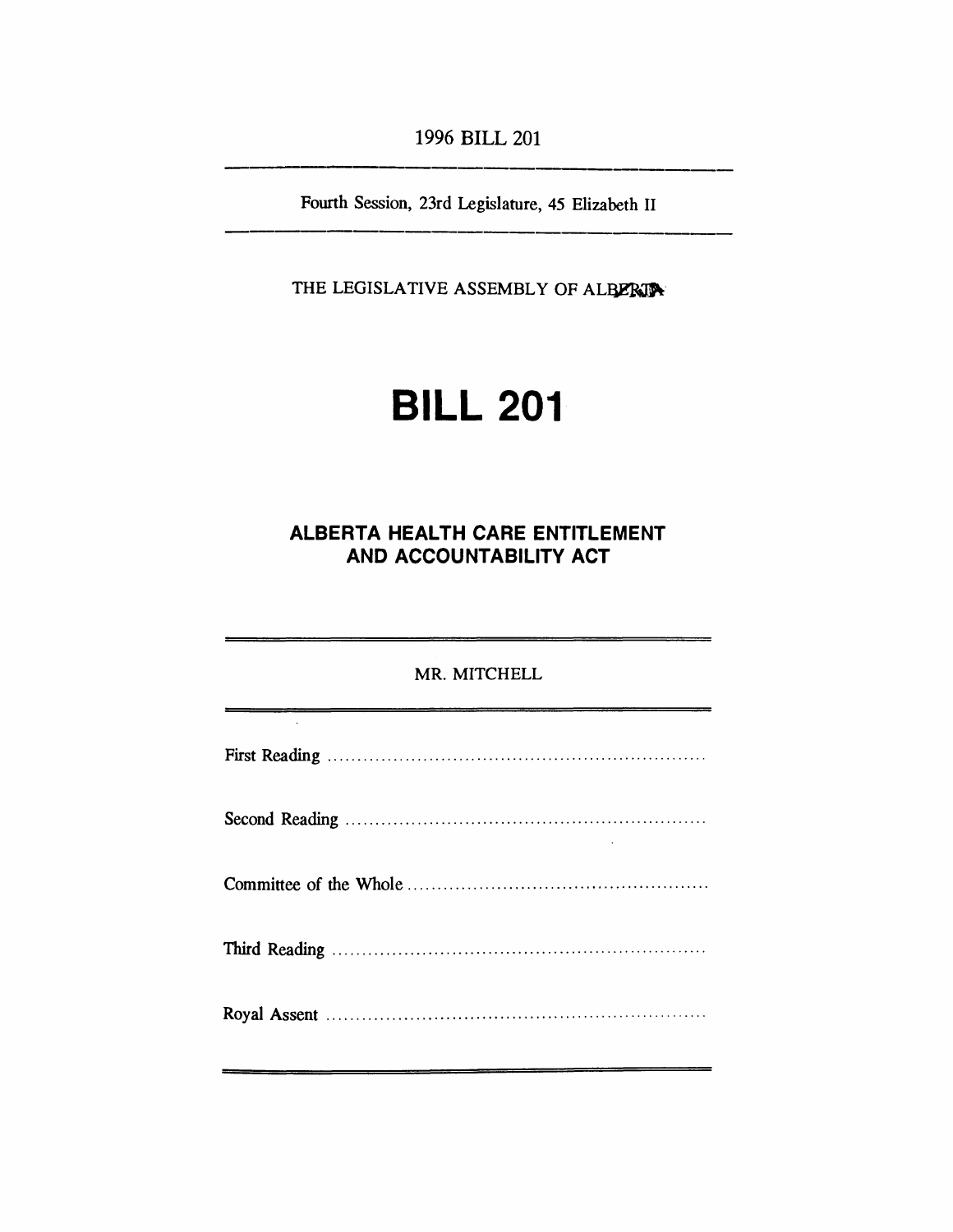*Bill 201 Mr. Mitchell*

# *BILL 201*

#### *1996*

### *ALBERTA HEALTH CARE ENTITLEMENT AND ACCOUNTABILITY ACT*

*(Assented to , 1996)*

*Preamble WHEREAS the people of Alberta hold universal, comprehensive health care to be a fundamental right of all people; and*

> *WHEREAS the Legislature of Alberta, affirming that right and recognizing the need to ensure the protection of that right in matters coming within its legislative authority, desires to enact an Alberta Health Care Bill of Rights;*

> *THEREFORE HER MAJESTY, by and with the advice and consent of the Legislative Assembly of Alberta, enacts as follows:*

*Relationship to other Acts <sup>1</sup> If a provision of this Act is inconsistent or in conflict with a provision of another enactment, the provision of this Act prevails unless another Act expressly provides that the other Act or regulation prevails despite this Act.*

#### *PART <sup>1</sup>*

#### *HEALTH CARE RIGHTS*

*Right to adequate health care 2 It is hereby recognized and declared that in Alberta there exists the right of all Albertans to receive adequate, continuous and personal medically necessary health care,*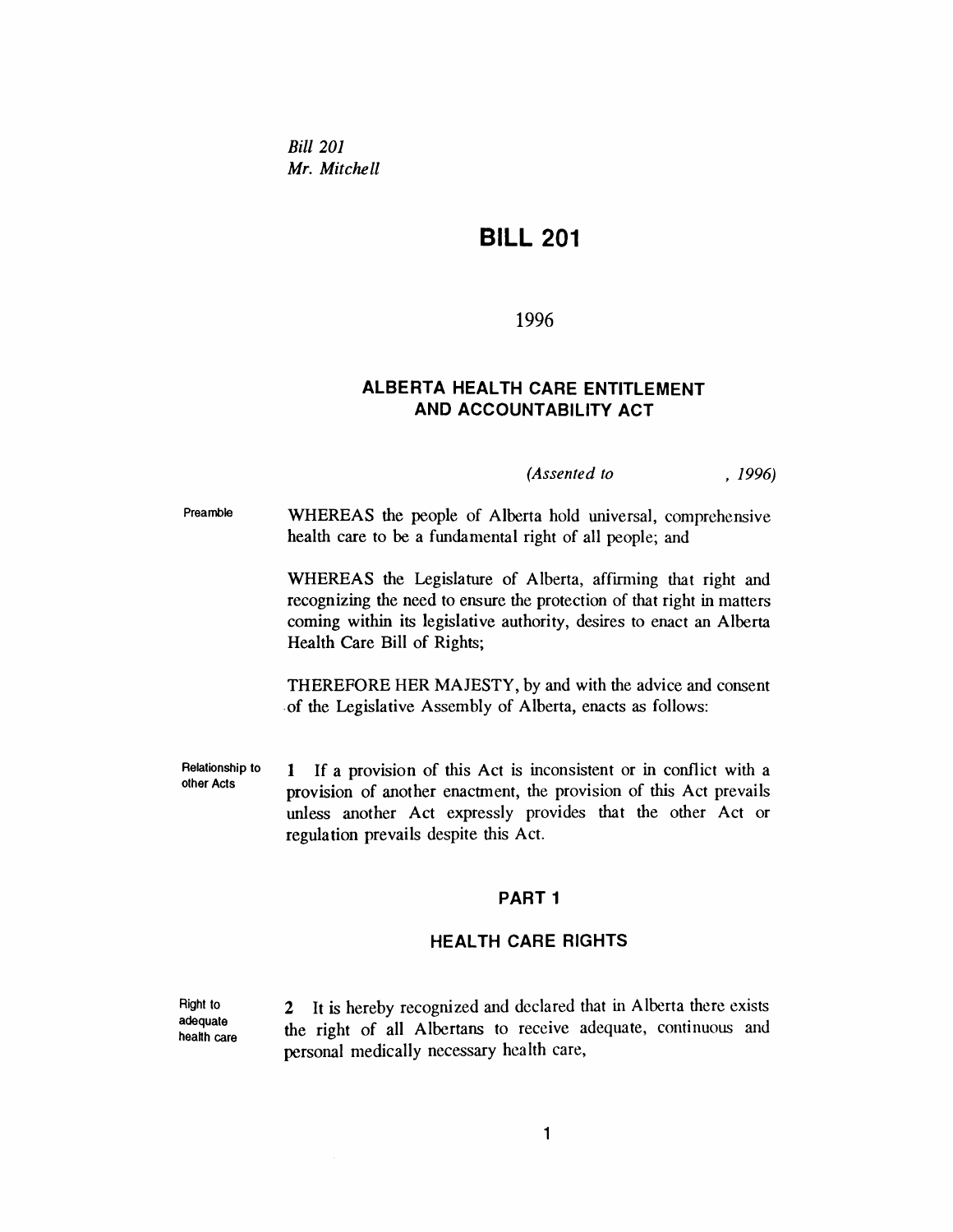- *(a) regardless of where they reside in Alberta, and*
- *(b) regardless of their ability to pay for such services.*

*Health care principles 3 Health care shall be provided in accordance with the following principles:*

> *(a) health care consists of promotive, preventive, curative, rehabilitative and supportive health services;*

> *(b) health care must be appropriate to the needs of the community;*

> *(c) the community must be involved in health care planning and evaluation;*

> *(d) information regarding the financing and administration of health care facilities and the achievement of performance and health outcomes must be available to any Albertan.*

#### *PART 2*

#### *ALBERTA HEALTH CARE ADVOCATE*

*Definitions 4 In this Part,*

- *(a) "agency" means a Provincial agency as defined in section <sup>1</sup> of the Financial Administration Act but does not include*
	- *(i) the board of a university under the Universities Act,*
	- *(ii) the board of a public college under the Colleges Act,*
	- *(iii) the Governors of the Banff Centre for Continuing Education, and*
	- *(iv) the board of a technical institute under the Technical Institutes Act;*
- *(b) "authority" means*
	- *(i) an agency,*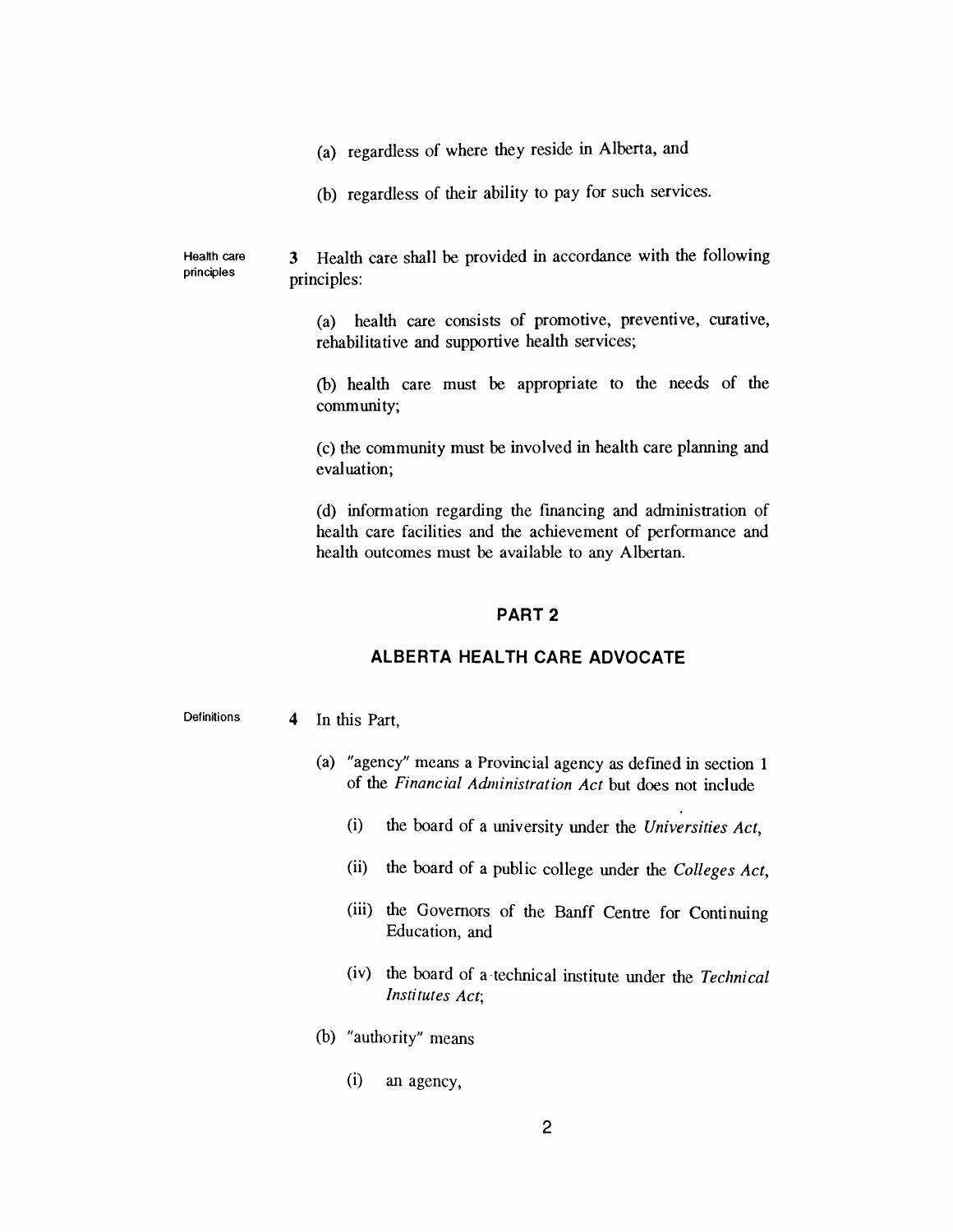- *(ii) a department, or*
- *(iii) a regional health authority under the Regional Health Authorities Act,*
- *(iv) a community health council established under the Regional Health Authorities Act,*
- *(v) a subsidiary health corporation as defined in section <sup>1</sup> of the Regional Health Authorities Act, or*
- *(vi) any board, commission, corporation, office or other body designated by regulation as an authority;*
- *(c) "chief officer" means*
	- *(i) in the case of a department, the deputy minister of the department, and*
	- *(ii) in the case of an authority other than a department, the administrative head of the authority;*
- *(d) "department" means a department as defined in section <sup>1</sup> of the Financial Administration Act;*
- *(e) "Minister" means a member of the Executive Council;*
- *(f) "Select Standing Committee" means the Select Standing Committee on Legislative Offices.*
- *Appointment 5(1) There shall be appointed, as an officer of the Legislature, a commissioner for investigations to be called the Health Care Advocate.*

*(2) Subject to section 10, the Lieutenant Governor in Council shall appoint the Health Care Advocate on the recommendation of the Legislative Assembly.*

*Restriction as to holding other offices 6(1) The Health Care Advocate may not be a member of the Legislative Assembly and shall not hold any office of trust or profit, other than the office of Health Care Advocate.*

*(2) The Health Care Advocate must be a Canadian citizen.*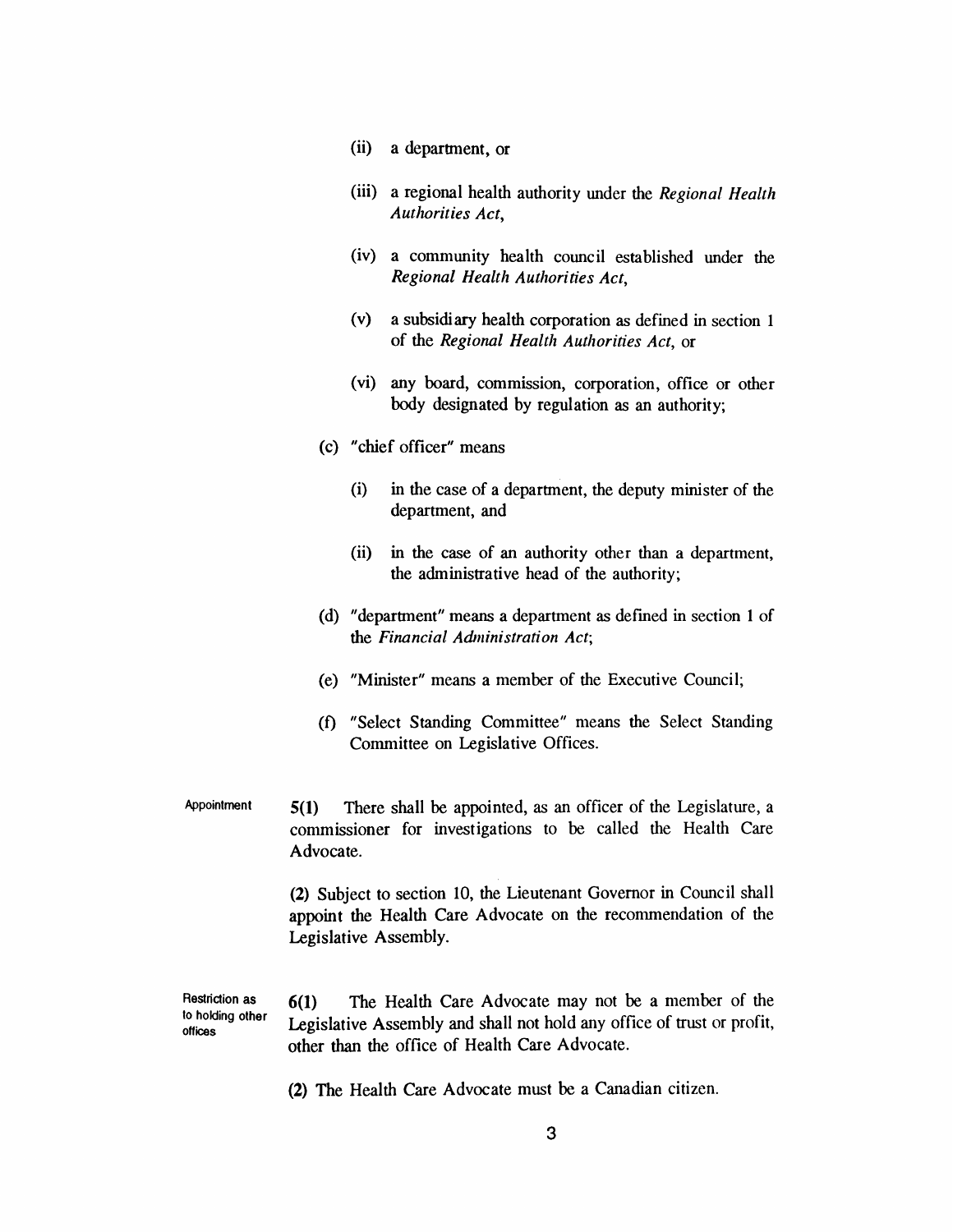*Term of office 7(1) Except as provided for in section 10, the Health Care Advocate holds office for 5 years.*

> *(2) A person holding office as Health Care Advocate continues to hold office after the expiry of that person's term until the person is reappointed, a successor is appointed or a period of 6 months has expired, whichever occurs first.*

> *(3) A person is eligible for reappointment as Health Care Advocate.*

*Resignation 8 The Health Care Advocate may resign at any time by notifying the Speaker of the Legislative Assembly or, if there is no Speaker or if the Speaker is absent from Alberta, to the Clerk of the Legislative Assembly.*

*Suspension or removal from office 9(1) The Lieutenant Governor in Council must remove the Health Care Advocate from office or suspend the Health Care Advocate for cause or incapacity on the recommendation of the Legislative Assembly.*

> *(2) If the Legislative Assembly is not sitting, the Lieutenant Governor in Council may suspend the Health Care Advocate for cause or incapacity on the recommendation of the Select Standing Committee.*

*Vacancy in office 10(1) If the Health Care Advocate dies, retires, resigns or is removed from office, the vacancy created shall be filled in accordance with this section.*

> *(2) If a vacancy occurs while the Legislature is in session, but no recommendation is made by the Legislative Assembly before the close of that session, subsection (3) applies as if the vacancy had occurred while the Legislature was not in session.*

> *(3) If a vacancy occurs while the Legislature is not in session, the Lieutenant Governor in Council, on the recommendation of the Select Standing Committee, may appoint an Health Care Advocate to fill the vacancy and unless the person's office sooner becomes vacant, the person appointed holds office until the person's*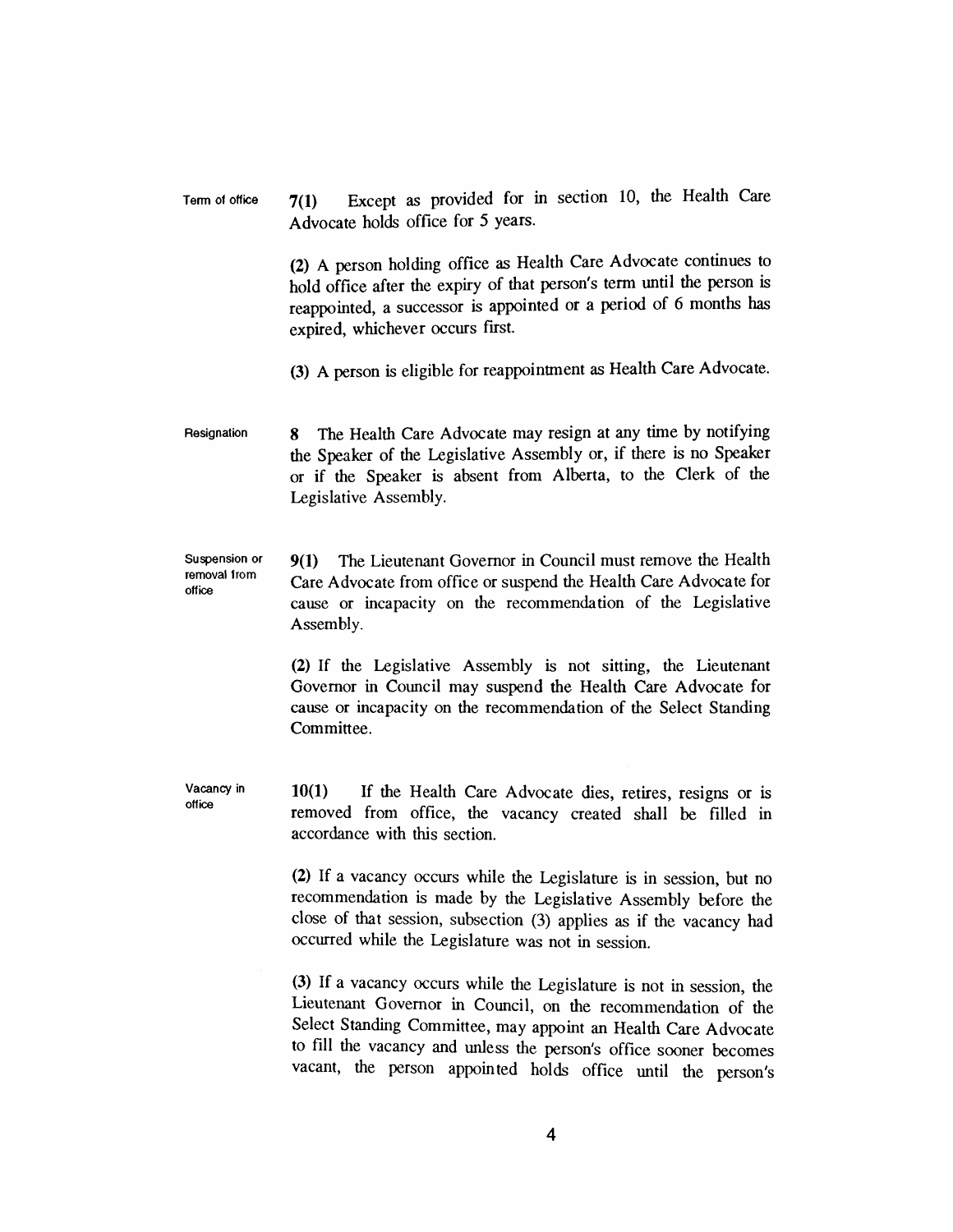|                                          | appointment is confirmed by the Legislative Assembly.                                                                                                                                                                                                                                                                                                                                                                                                  |
|------------------------------------------|--------------------------------------------------------------------------------------------------------------------------------------------------------------------------------------------------------------------------------------------------------------------------------------------------------------------------------------------------------------------------------------------------------------------------------------------------------|
|                                          | (4) If an appointment under subsection (3) is not confirmed within<br>30 days after the commencement of the next ensuing regular session,<br>the appointment lapses and there shall be deemed to be another<br>vacancy in the office of Health Care Advocate.                                                                                                                                                                                          |
| <b>Salary</b>                            | 11(1) Provided that money is appropriated to the purpose from the<br>General Revenue Fund by an Act of the Legislature, the Health Care<br>Advocate shall be paid a salary at a rate set by the Select Standing<br>Committee and the Select Standing Committee shall review that<br>salary rate at least once a year.                                                                                                                                  |
|                                          | (2) The Health Care Advocate shall receive similar benefits to those<br>provided to a deputy minister.                                                                                                                                                                                                                                                                                                                                                 |
| Oath of office                           | 12(1)<br>Before beginning the duties of the office, the Health Care<br>Advocate shall take an oath to faithfully and impartially perform the<br>duties of the office and not to disclose any information received by<br>the office of the Health Care Advocate except as provided in this<br>Act.                                                                                                                                                      |
|                                          | (2) The oath shall be administered by the Speaker of the Legislative<br>Assembly or by the Clerk of the Legislative Assembly.                                                                                                                                                                                                                                                                                                                          |
| Office of the<br>Health Care<br>Advocate | 13 Provided that money is appropriated to the purpose from the<br>General Revenue Fund by an Act of the Legislature, there shall be<br>a department of the public service of Alberta called the Office of the<br>Health Care Advocate consisting of the Health Care Advocate and<br>the employees appointed pursuant to the Public Service Act to assist<br>the Health Care Advocate in the efficient carrying out of his<br>functions under this Act. |
| <b>Functions and</b><br>duties           | It is the function and duty of the Health Care Advocate to<br>14(1)                                                                                                                                                                                                                                                                                                                                                                                    |
|                                          | (a) monitor compliance with this Act,                                                                                                                                                                                                                                                                                                                                                                                                                  |
|                                          | (b) report to the Legislative Assembly and the people of<br>Alberta on compliance with this Act,                                                                                                                                                                                                                                                                                                                                                       |
|                                          | (c) investigate complaints respecting compliance with this Act,                                                                                                                                                                                                                                                                                                                                                                                        |
|                                          | 5                                                                                                                                                                                                                                                                                                                                                                                                                                                      |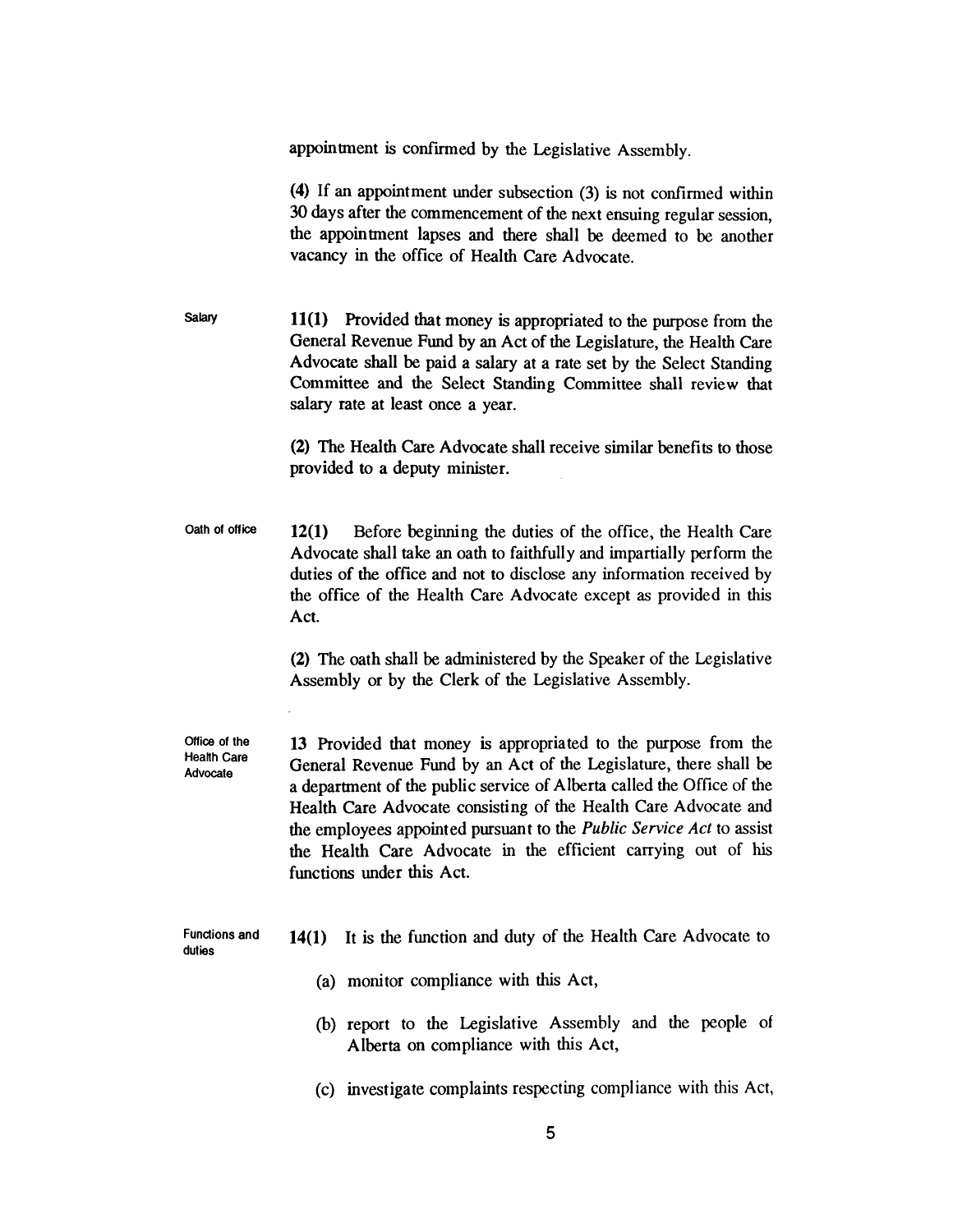- *(d) continuously evaluate health care policies, the provision of health care services and the health of the people of Alberta, and*
- *(e) solicit the views of the public with respect to health care in the Province.*

*(2) Without limiting subsection (1), any committee of the Legislative Assembly may at any time refer any matter that is before the committee to the Health Care Advocate for investigation and, in that case, the Health Care Advocate shall,*

- *(a) subject to any special directions of the committee, investigate the matter so referred to him so far as it is within the Health Care Advocate's jurisdiction, and*
- *(b) make any report to the committee that the Health Care Advocate thinks fit,*

*but nothing in section 16, 22 or 23 applies in respect of any investigation or report made under this subsection.*

*(3) Without limiting subsection (1), a Minister may at any time by order refer any matter to the Health Care Advocate for investigation and, in that case, the Health Care Advocate may*

- *(a) subject to any special directions of the Minister, investigate the matter so far as it is within the Health Care Advocate's jurisdiction, and*
- *(b) make any report to the Minister that the Health Care Advocate thinks fit,*

*but nothing in section 16, 22 or 23 applies in respect of any investigation or report made under this subsection.*

*(4) An order made by a Minister under subsection (4) shall be published forthwith in The Alberta Gazette.*

*Complaint to Health Care Advocate*

*15(1) Any person who has reasonable grounds for believing that an authority has contravened this Act may make a complaint to the Health Care Advocate.*

*(2) Every complaint to the Health Care Advocate shall be made in*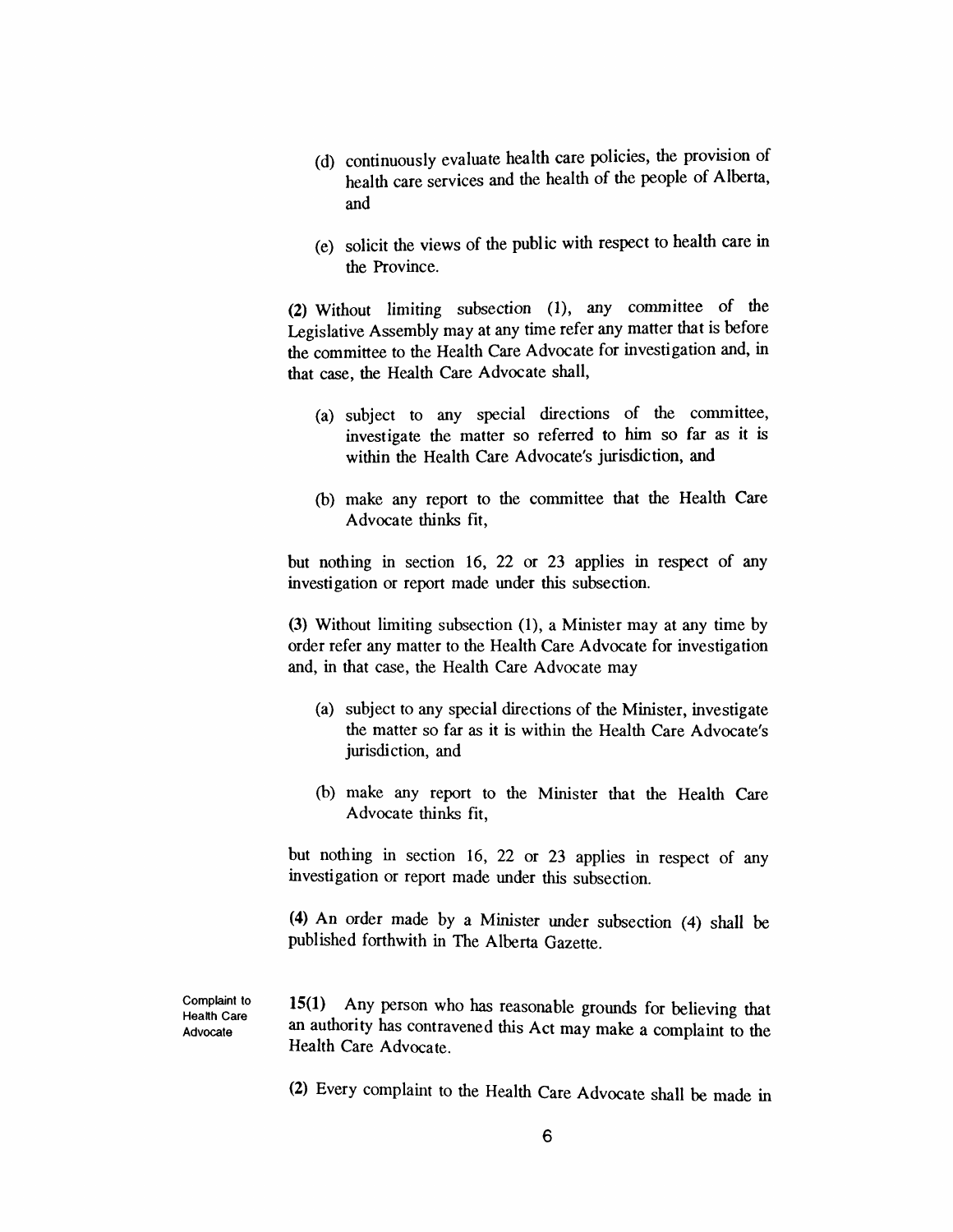*writing.*

|                                  | (3) Notwithstanding any Act, when a letter written by                                                                                                                                                                                                                              |
|----------------------------------|------------------------------------------------------------------------------------------------------------------------------------------------------------------------------------------------------------------------------------------------------------------------------------|
|                                  | (a) any person in custody on a charge or after conviction of any<br>offence, or                                                                                                                                                                                                    |
|                                  | (b) a patient of                                                                                                                                                                                                                                                                   |
|                                  | (i)<br>any health care facility, or                                                                                                                                                                                                                                                |
|                                  | (ii)<br>a place established under section $49(a)$ or (b) of the<br>Mental Health Act,                                                                                                                                                                                              |
|                                  | is addressed to the Health Care Advocate, it shall be immediately<br>forwarded, unopened, to the Health Care Advocate by the person for<br>the time being in charge of the place or institution where the writer<br>of the letter is detained or of which the writer is a patient. |
| <b>Refusal to</b><br>investigate | 16(1) The Health Care Advocate may refuse to investigate or cease<br>to investigate any complaint                                                                                                                                                                                  |
|                                  | (a) if it relates to any decision, recommendation, act or<br>omission of which the complainant has had knowledge for<br>more than 12 months before the complaint is received by<br>the Health Care Advocate, or                                                                    |
|                                  | (b) if in the Health Care Advocate's opinion,                                                                                                                                                                                                                                      |
|                                  | the subject matter of the complaint is trivial, or<br>(i)                                                                                                                                                                                                                          |
|                                  | the complaint is frivolous or vexatious or is not made<br>(ii)<br>in good faith.                                                                                                                                                                                                   |
|                                  | (2) If the Health Care Advocate decides not to investigate or to<br>cease to investigate a complaint, the Health Care Advocate shall<br>inform the complainant of that decision.                                                                                                   |
| Notice of<br>investigation       | 17(1) Before investigating any matter under this Act, the Health<br>Care Advocate shall inform the chief officer of the authority<br>affected of the Health Care Advocate's intention to make the<br>investigation.                                                                |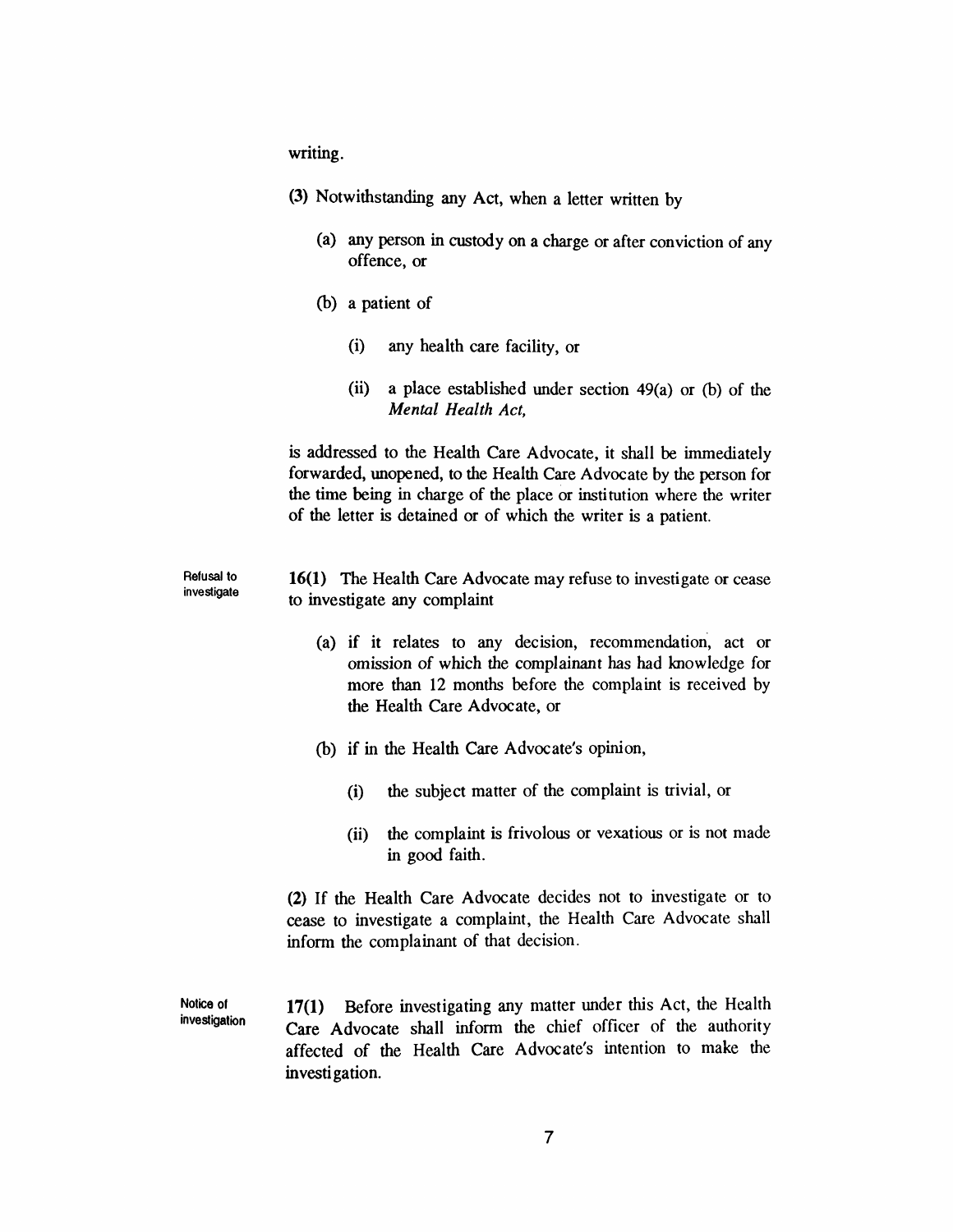*(2) The Health Care Advocate may at any time during or after an investigation consult any <sup>M</sup>inister who is concerned in the matter of the investigation.*

*(3) On the request of any Minister in relation to an investigation or in any case where an investigation relates to a recommendation made to a Minister, the Health Care Advocate shall consult that Minister after making the investigation and before forming a final opinion on any of the matters referred to in section 22(1) or (2).*

*(4) Subject to subsection (5), if, during or after an investigation, the Health Care Advocate is of the opinion that there is evidence of any breach of duty or misconduct on the part of any officer or employee of an authority, the Health Care Advocate shall refer the matter to the chief officer of the authority.*

*(5) If, during or after an investigation, the Health Care Advocate is of the opinion that there is evidence of any breach of duty or misconduct on the part of a chief officer of an authority, the Health Care Advocate shall refer the matter to the Deputy Minister of Executive Council.*

*Conduct at investigation 18(1) Every investigation by the Health Care Advocate under this Act shall be conducted in private.*

> *(2) The Health Care Advocate may obtain information from any persons and make whatever inquiries the Health Care Advocate thinks fit.*

> *(3) Subject to section 29(3), it is not necessary for the Health Care Advocate to hold any hearing.*

> *(4) Subject to this Act and any rules made under section 30, the Health Care Advocate shall establish a procedure regarding the conduct of investigations.*

*Evidence at investigation 19(1) Subject to this section and section 20, the Health Care Advocate may require any person who, in the Health Care Advocate s opinion, is able to give any information relating to any matter being investigated*

*(a) to furnish the information, and*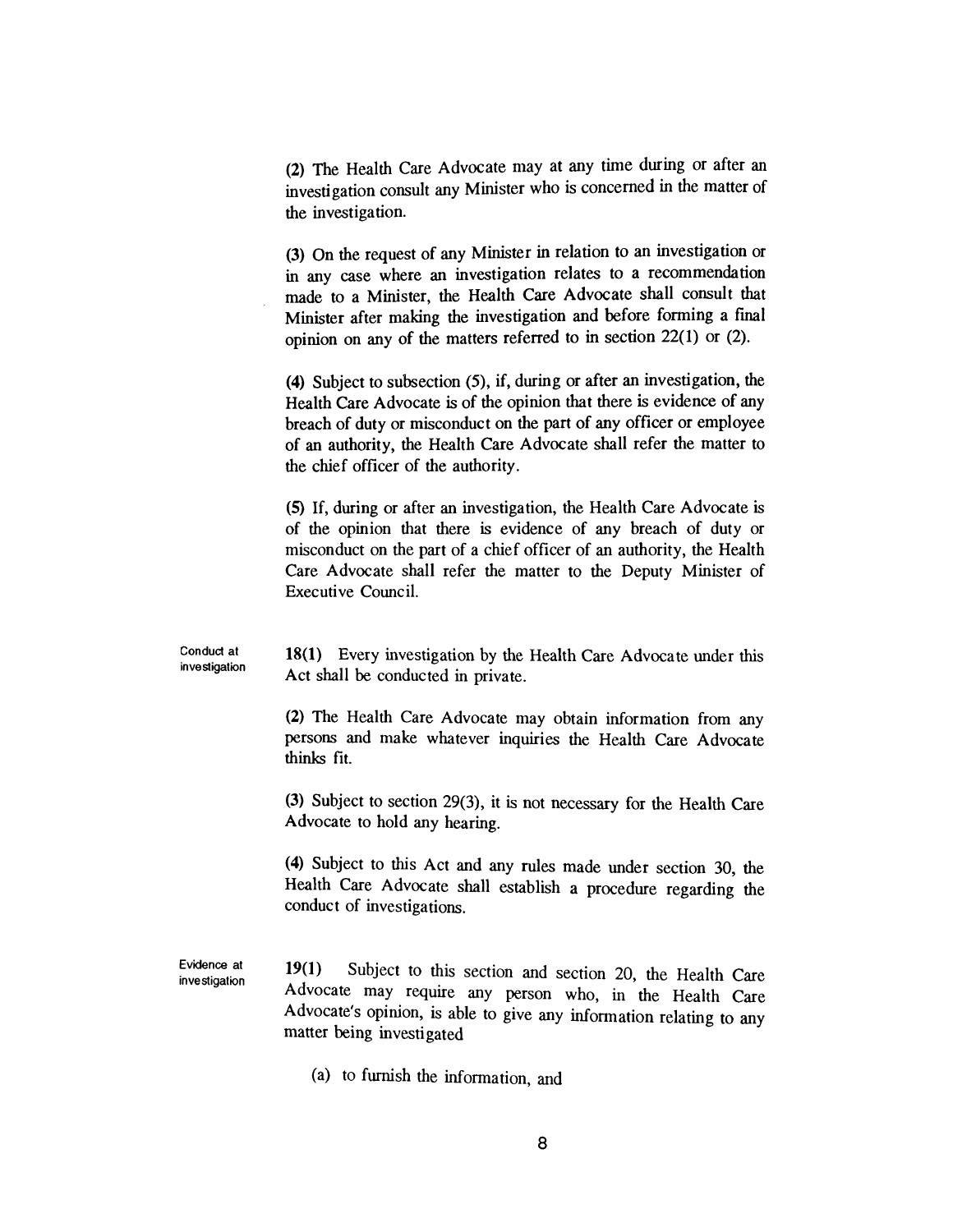*(b) to produce any document, paper or thing that relates to the matter being investigated and that may be in the possession or under the control of that person,*

*whether or not that person is an officer, employee or member of an authority and whether or not the document, paper or thing is in the custody or under the control of an authority.*

*(2) If the Health Care Advocate requires the production of a document, paper or thing under subsection (1), the Health Care Advocate shall return the document, paper or thing to the authority as quickly as possible, but not later than 48 hours after the receipt of the request, subject to the Health Care Advocate's right to again require its production in accordance with this section.*

- *(3) The Health Care Advocate may summon and examine on oath*
	- *(a) any person who is an officer or employee or member of an authority and who in the Health Care Advocate's opinion is able to give any information mentioned in subsection (1),*
	- *(b) any complainant, and*
	- *(c) any other person who in the Health Care Advocate's opinion is able to give any information mentioned in subsection (1),*

*and for that purpose may administer an oath.*

*(4) Subject to subsection (5), a person who is bound by an Act to maintain secrecy in relation to, or not to disclose, any matter is not required to*

- *(a) supply any information to or answer any question put by the Health Care Advocate in relation to that matter, or*
- *(b) produce to the Health Care Advocate any document, paper or thing relating to it,*

*if compliance with that requirement would be in breach of the obligation of secrecy or non-disclosure.*

*(5) With the prior consent in writing of a complainant, any person to whom subsection (4) applies may be required by the Health Care Advocate to supply information or answer any question or produce any document, paper or thing relating only to the complainant, and*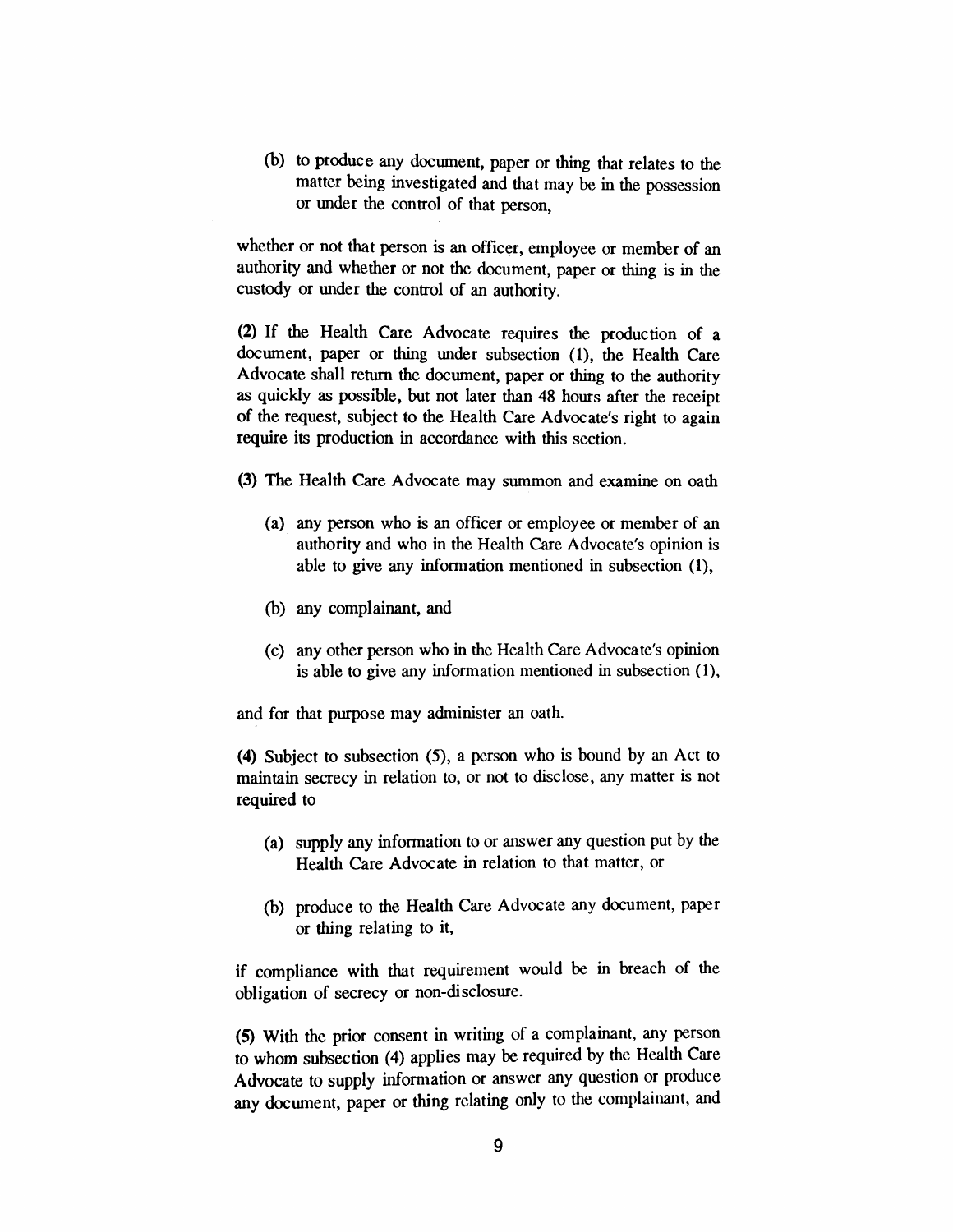*it is the duty of the person to comply with the requirement*

*(6) Every person has the same privileges in relation to the giving of information, the answering of questions and the production of documents, papers and things under this Act as witnesses have in any court*

*(7) Except on the trial of a person for perjury, no statement made or answer given by that or any other person in the course of an inquiry by or any proceedings before the Health Care Advocate is admissible in evidence against any person in any court or at any inquiry or in any other proceedings, and no evidence in respect ci proceedings before the Health Care Advocate shall be given against any person.*

*(8) No person is liable to prosecution for an offence against any Act by reason of his compliance with any requirement of the Health Care Advocate under this section.*

*Disclosures restricted 20(1) The rule of law that authorizes or requires the withholding of any document, paper or thing, or the refusal to answer any question, on the ground that the disclosure of the document, paper or thing or the answering of the question would be injurious to the public interest, does not apply in respect of any investigation by or proceedings before the Health Care Advocate.*

> *(2) Nothing in this Act authorizes the Health Care Advocate to require any person to produce a pre-sentence report or to furnish any information contained in or relating to a pre-sentence report.*

*Maintenance of secrecy 21(1) The Health Care Advocate and every employee of the Office of the Health Care Advocate shall maintain secrecy in respect of all matters that come to their knowledge in the exercise of their functions.*

> *(2) Notwithstanding subsection (1), the Health Care Advocate may disclose in any report made by him under this Act any matters that in the Health Care Advocate's opinion ought to be disclosed in order to establish grounds for the Health Care Advocate's conclusions and recommendations.*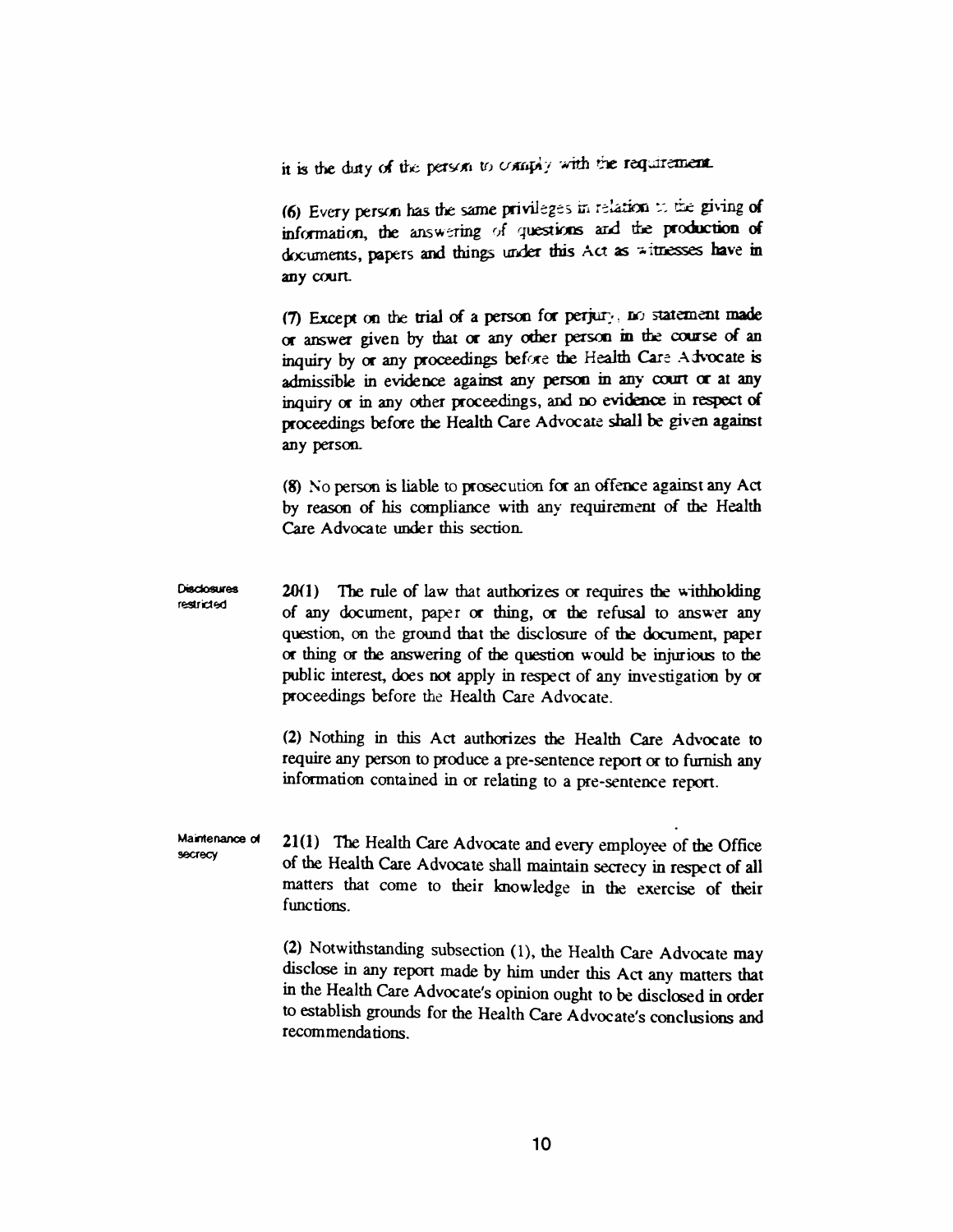*Procedure after investigation 22(1) This section applies when, after making an investigation under this Act, the Health Care Advocate is of the opinion that the decision, recommendation, act or omission that was the subject matter of the investigation*

- *(a) appears to have been contrary to law,*
- *(b) was unreasonable, unjust, oppressive or improperly discriminatory or was in accordance with a rule of law, a provision of any Act or a practice that is or may be unreasonable, unjust, oppressive or improperly discriminatory,*
- *(c) was based wholly or partly on a mistake of law or fact, or*
- *(d) was incorrect.*

*(2) This section also applies when the Health Care Advocate is of the opinion*

- *(a) that in the making of the decision or recommendation, or in the doing or omission of the act, a discretionary power has been exercised*
	- *(i) for an improper purpose,*
	- *(ii) on irrelevant grounds, or*
	- *(iii) on the taking into account of irrelevant considerations,*
- *or*
- *(b) that, in the case of a decision made in the exercise of a discretionary power, reasons should have been given for the decision.*

*(3) If, when this section applies, the Health Care Advocate is of the opinion*

- *(a) that the matter should be referred to the appropriate authority for further consideration,*
- *(b) that the omission should be rectified,*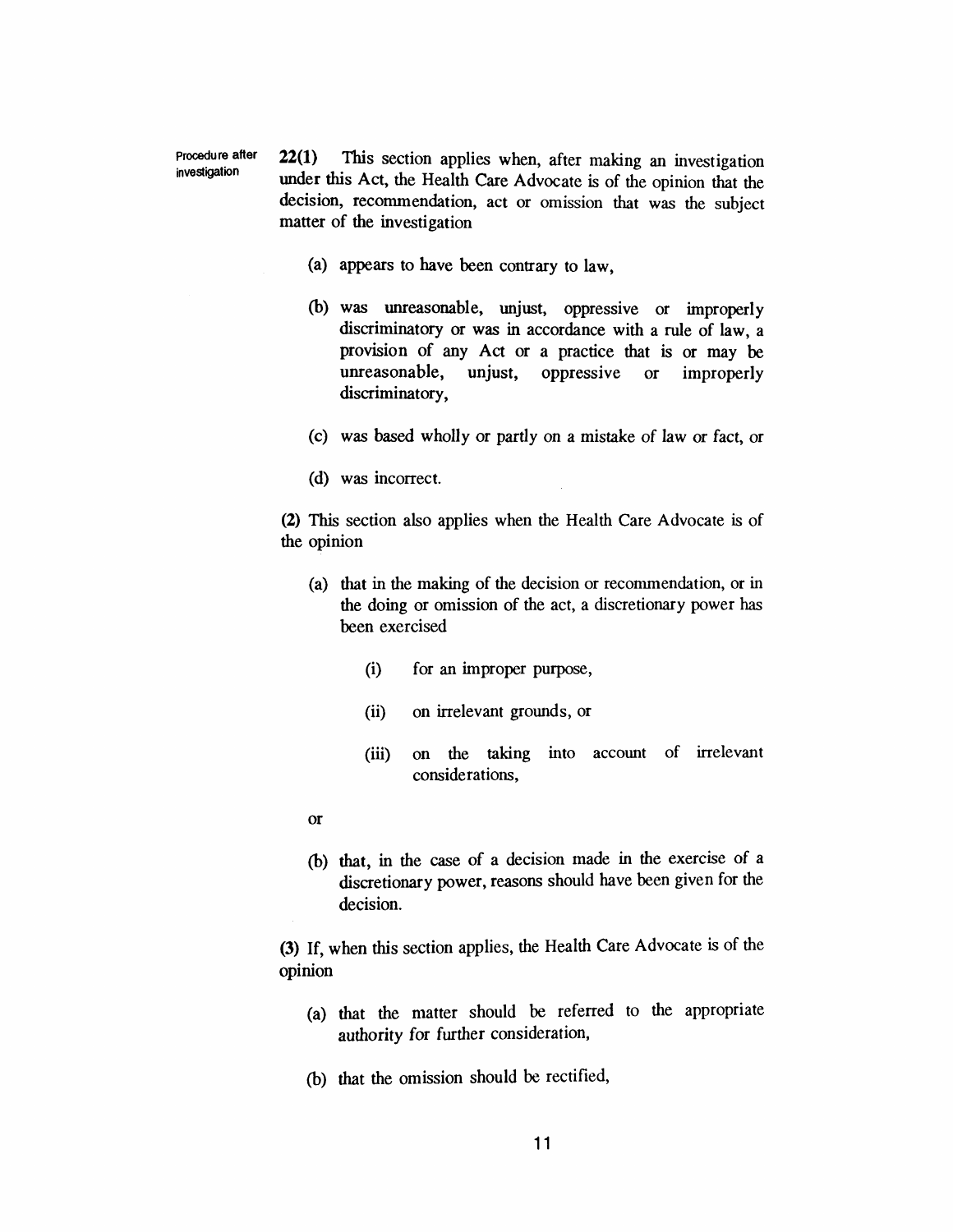- *(c) that the decision should be cancelled or varied,*
- *(d) that any practice on which the decision, recommendation, act or omission was based should be altered,*
- *(e) that any law on which the decision, recommendation, act or omission was based should be reconsidered,*
- *(f) that reasons should have been given for the decision, or*
- *(g) that any other steps should be taken,*

*the Health Care Advocate shall report that opinion and the reasons for it to the appropriate Minister and to the authority concerned, and the Health Care Advocate may make any recommendations that the Health Care Advocate thinks fit.*

*(4) If the Health Care Advocate makes a recommendation under subsection (2), the Health Care Advocate may request the authority affected to notify the Health Care Advocate within a specified time of the steps, if any, that the authority proposes to take to give effect to the recommendations.*

*(5) If within a reasonable time after a report is made under subsection (3) no action is taken which seems to the Health Care Advocate to be adequate and appropriate, the Health Care Advocate may send a copy of the report and recommendations to the Lieutenant Governor in Council and may thereafter make any report to the Legislature on the matter that the Health Care Advocate thinks fit.*

*(6) The Health Care Advocate shall attach to every report sent or made under subsection (5) a copy of any comments made by or on behalf of the department or agency concerned.*

*Results of investigation to complainant*

*23(1) If the Health Care Advocate makes a recommendation under section 22(3) and no action that seems to the Health Care Advocate to be adequate and appropriate is taken on the recommendation within a reasonable time, the Health Care Advocate shall inform the complainant of the recommendation and make whatever comments on the matter that the Health Care Advocate thinks fit.*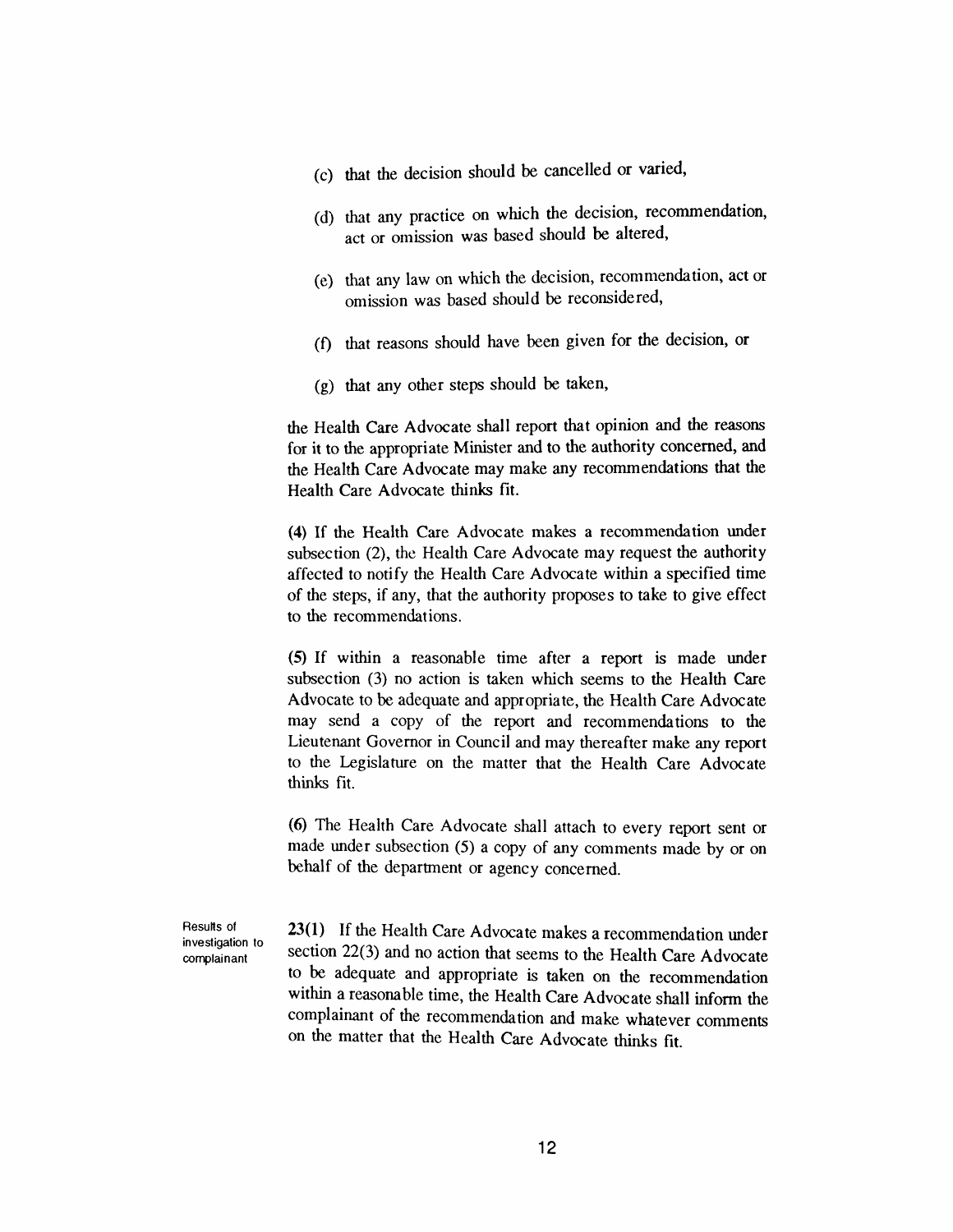*(2) The Health Care Advocate shall in any case inform the complainant, in the manner and at the time the Health Care Advocate thinks proper, of the result of the investigation.*

*Other inquiries 24(1) No report or recommendation of the Health Care Advocate and no investigation or other proceeding under this Act leading to a report or recommendation of the Health Care Advocate shall be made the subject of*

- *(a) an inquiry under the Public Inquiries Act, or*
- *(b) an inquiry, investigation, review or hearing by any person or body pursuant to any other Act.*

*(2) Subsection (1) does not apply to an inquiry, investigation, review or hearing conducted by*

- *(a) the Legislative Assembly,*
- *(b) a committee of members of the Legislative Assembly appointed by a resolution of the Legislative Assembly,*
- *(c) a commissioner under the Public Inquiries Act, if a resolution of the Legislative Assembly authorized the Lieutenant Governor in Council to make an order for the inquiry under that Act, or*
- *(d) any other person or body appointed by a resolution of the Legislative Assembly,*

*and any resolution made under clause (b), (c) or (d) shall prescribe the terms of reference of the inquiry, investigation, review or hearing.*

*(3) Notwithstanding section 21 or any oath taken under section 12 but subject to subsection (4),*

- *(a) the Health Care Advocate or a former Health Care Advocate, or*
- *(b) any person who holds or formerly held an office or appointment under the Health Care Advocate or a former Health Care Advocate,*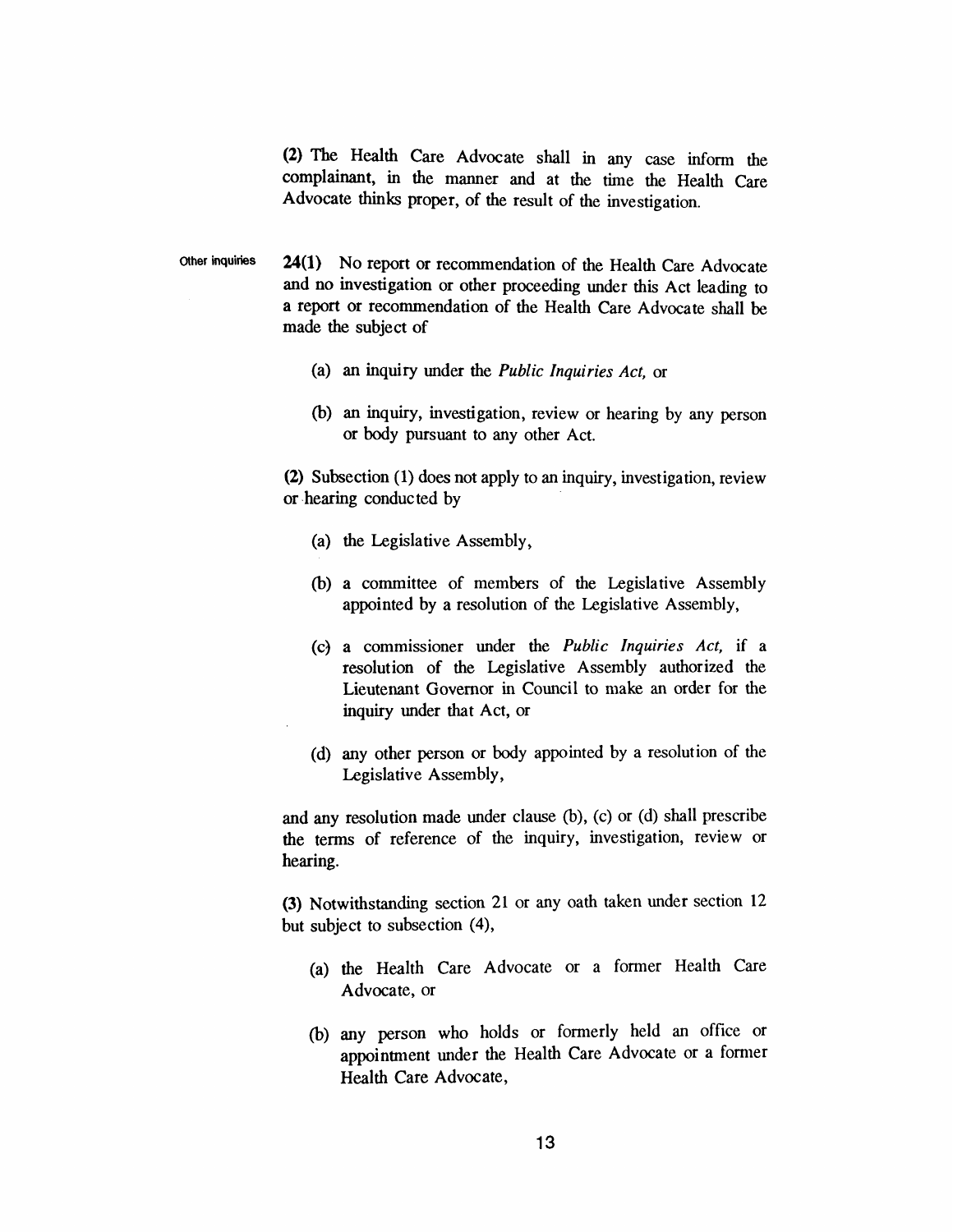*is a compellable witness in any inquiry, investigation, review or hearing mentioned in subsection (2) in respect of matters that came to the person's knowledge in the course of the administration of this Act.*

*(4) The Health Care Advocate or any other person mentioned in subsection (3) who is a witness in any inquiry, investigation, review or hearing mentioned in subsection (2)*

- *(a) shall not answer any question or be compelled to answer any question, and*
- *(b) shall not produce or be compelled to produce any document, paper or thing,*

*when the Health Care Advocate or counsel on behalf of the Health Care Advocate objects on the ground that the answer, document, paper or thing relates to matters of a secret and confidential nature.*

*(5) When a former Health Care Advocate or any person who holds or formerly held an office or appointment under the Health Care Advocate or a former Health Care Advocate is summoned as a witness in an inquiry, investigation, review or hearing mentioned in subsection (2), the person who summoned that witness shall forthwith give notice of that fact to the Health Care Advocate that is sufficient in the circumstances to enable the person to appear and to make objections in respect of the witness's testimony pursuant to subsection (4).*

*Proceedings not subject to review 25 No proceedings of the Health Care Advocate shall be held bad for want of form and, except on the ground of lack of.jurisdiction, no proceedings or decision of the Health Care Advocate shall be challenged, reviewed, quashed or called in question in any court.*

*Proceedings privileged 26(1) No proceedings lie against the Health Care Advocate or against any person holding an office or appointment under the Health Care Advocate for any thing the person may do or report or say in the course of the exercise or intended exercise of the person's functions under this Act, unless it is shown that the person acted in bad faith.*

> *(2) Neither the Health Care Advocate nor any person holding an office or appointment under the Health Care Advocate shall be*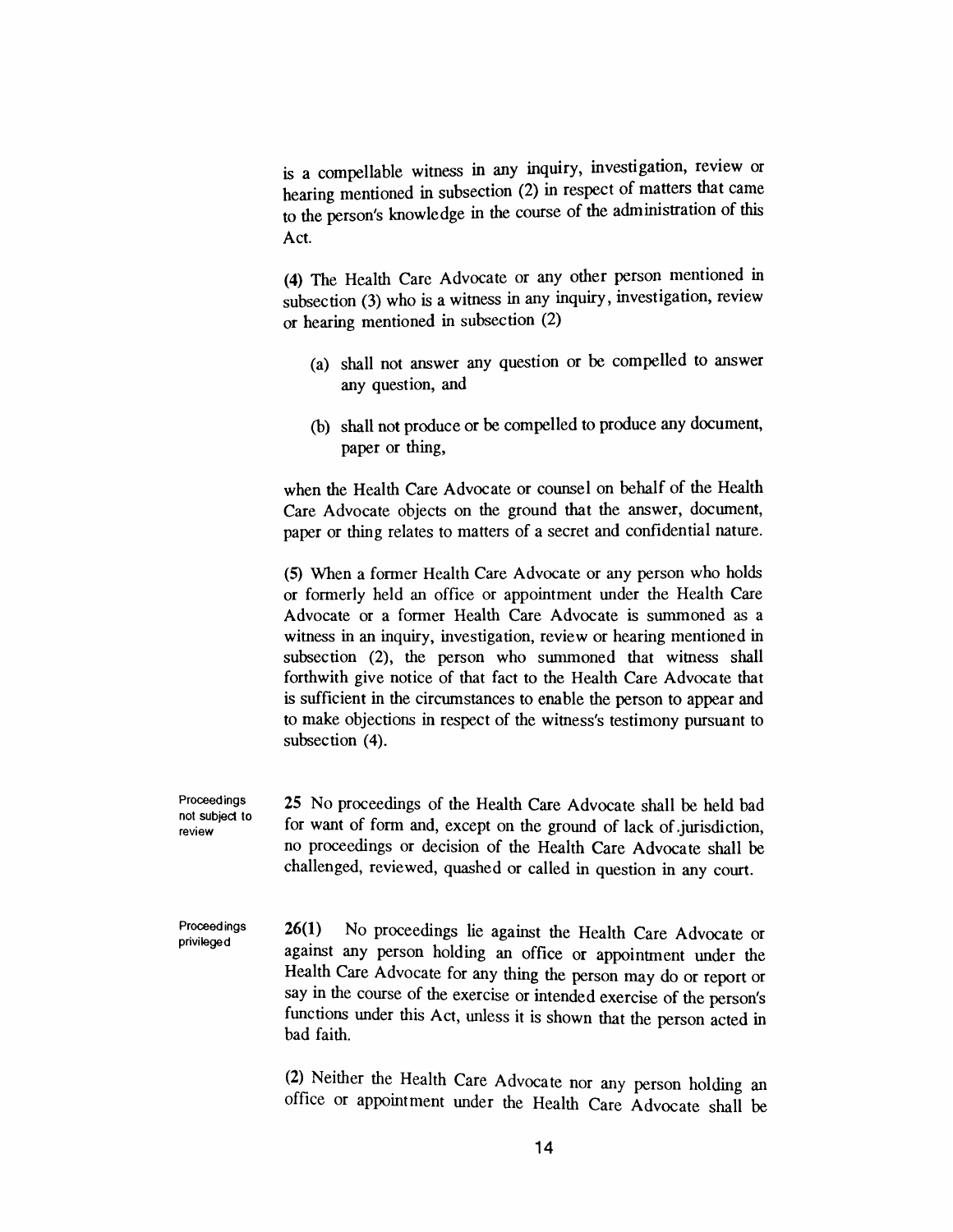*called on to give evidence in any court or in any proceedings of a judicial nature in respect of any thing coming to the person's knowledge in the exercise of the person's functions under this Act.*

*(3) Any thing said or any information supplied or any document, paper or thing produced by any person in the course of any inquiry by or proceedings before the Health Care Advocate under this Act is privileged in the same manner as if the inquiry or proceedings were proceedings in a court.*

*(4) For the purposes of the Defamation Act any report made by the Health Care Advocate under this Act shall be deemed to be privileged and a fair and accurate report on it in a newspaper or a broadcast shall be deemed to be privileged.*

*Entry of premises 27(1) For the purposes of this Act, the Health Care Advocate may at any time enter on any premises occupied by any authority and inspect the premises and, subject to sections 19 and 20, carry out in those premises any investigation that is within the Health Care Advocate's jurisdiction.*

> *(2) Before entering on any premises pursuant to subsection (1), the Health Care Advocate shall notify the chief officer of the authority that occupies the premises of the Health Care Advocate's intention to do so.*

*Delegation of power 28(1) With the prior approval of the Select Standing Committee, the Health Care Advocate may delegate to any employee of the Office of the Health Care Advocate the powers of the Health Care Advocate under this Act, except this power of delegation and the power to make any report under this Act.*

> *(2) Every delegation is revocable at will and no delegation prevents the exercise of any power by the Health Care Advocate.*

> *(3) A delegation may be made subject to any restrictions and conditions the Health Care Advocate thinks fit, and may be made either generally or in relation to any particular case or class of cases.*

> *(4) Until a delegation is revoked, it continues in force according to its tenor and, in the event of the Health Care Advocate by whom it was made ceasing to hold office, continues to have effect as if made by the Health Care Advocate's successor.*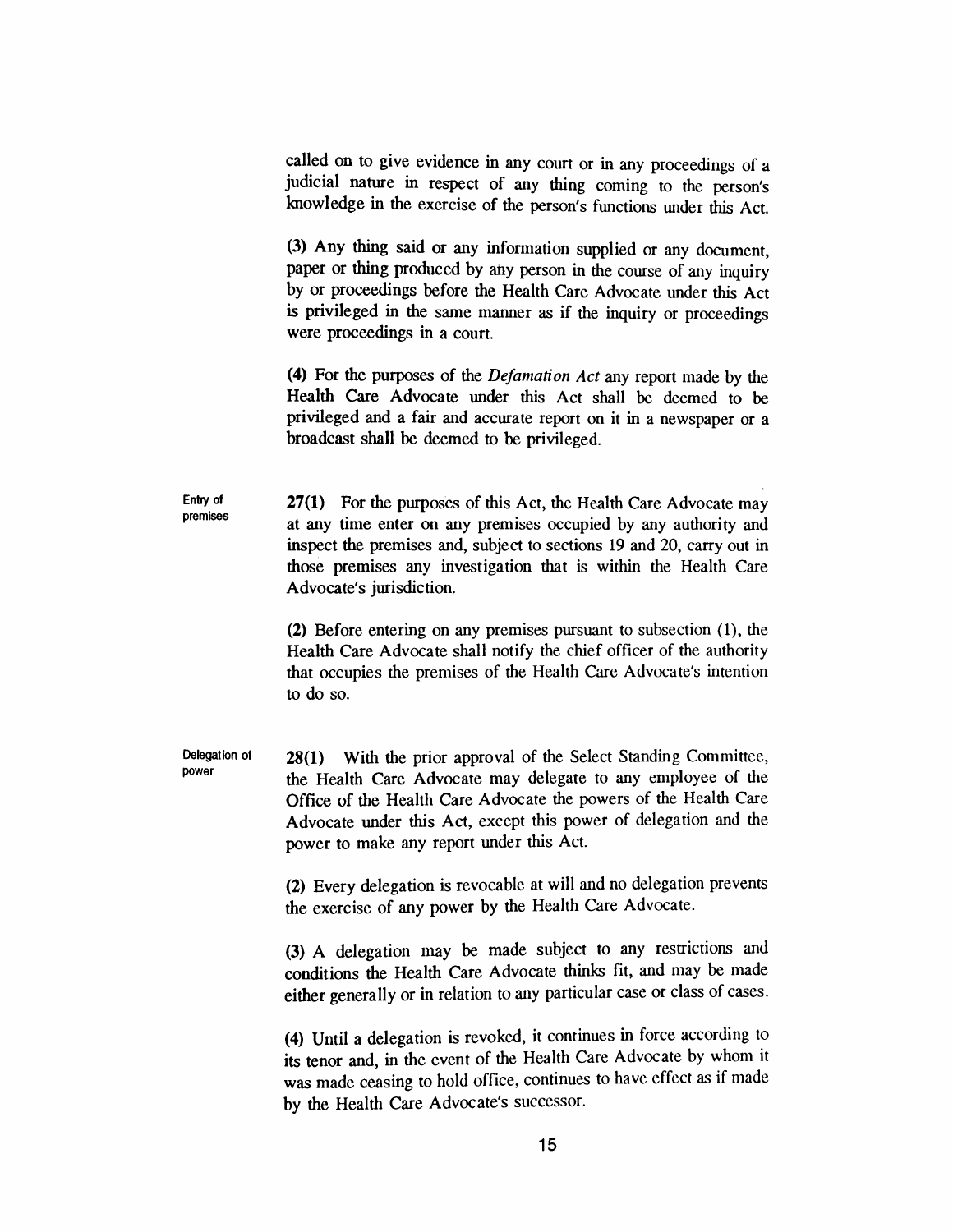*(5) Any person purporting to exercise any power of the Health Care Advocate by virtue of such a delegation shall, when required to do so, produce evidence of the authority to exercise the power.*

*Annual report 29(1) The Health Care Advocate shall in each year make a report to the Legislature on the exercise of the Health Care Advocate's functions under this Act, and in particular, the report shall show*

- *(a) the number of complaints received by the Health Care Advocate,*
- *(b) the number of complaints the Health Care Advocate refused to investigate, and*
- *(c) the number of complaints investigated and a summary of the disposition of those complaints.*

*(2) The Health Care Advocate may, from time to time, in the public interest or in the interests of any person or department or agency publish reports relating*

- *(a) to the exercise the Health Care Advocate's functions under this Act, or*
- *(b) to any particular case investigated by the Health Care Advocate,*

*whether or not the matters to be dealt with in any such report have been the subject of a report to the Legislature.*

*(3) The Health Care Advocate shall not, in a report made under this section, express any opinion or make any comment that is adverse to*

- *(a) any authority or any officer or employee of an authority, or*
- *(b) any other person or group of persons,*

*unless prior to making the report to the Legislature or publishing the report pursuant to subsection (2), as the case may be, the Health Care Advocate has given that authority, officer, member, employee, person or group of persons an opportunity to know the nature of the opinion or comment and to make representations in respect of it either personally or by counsel.*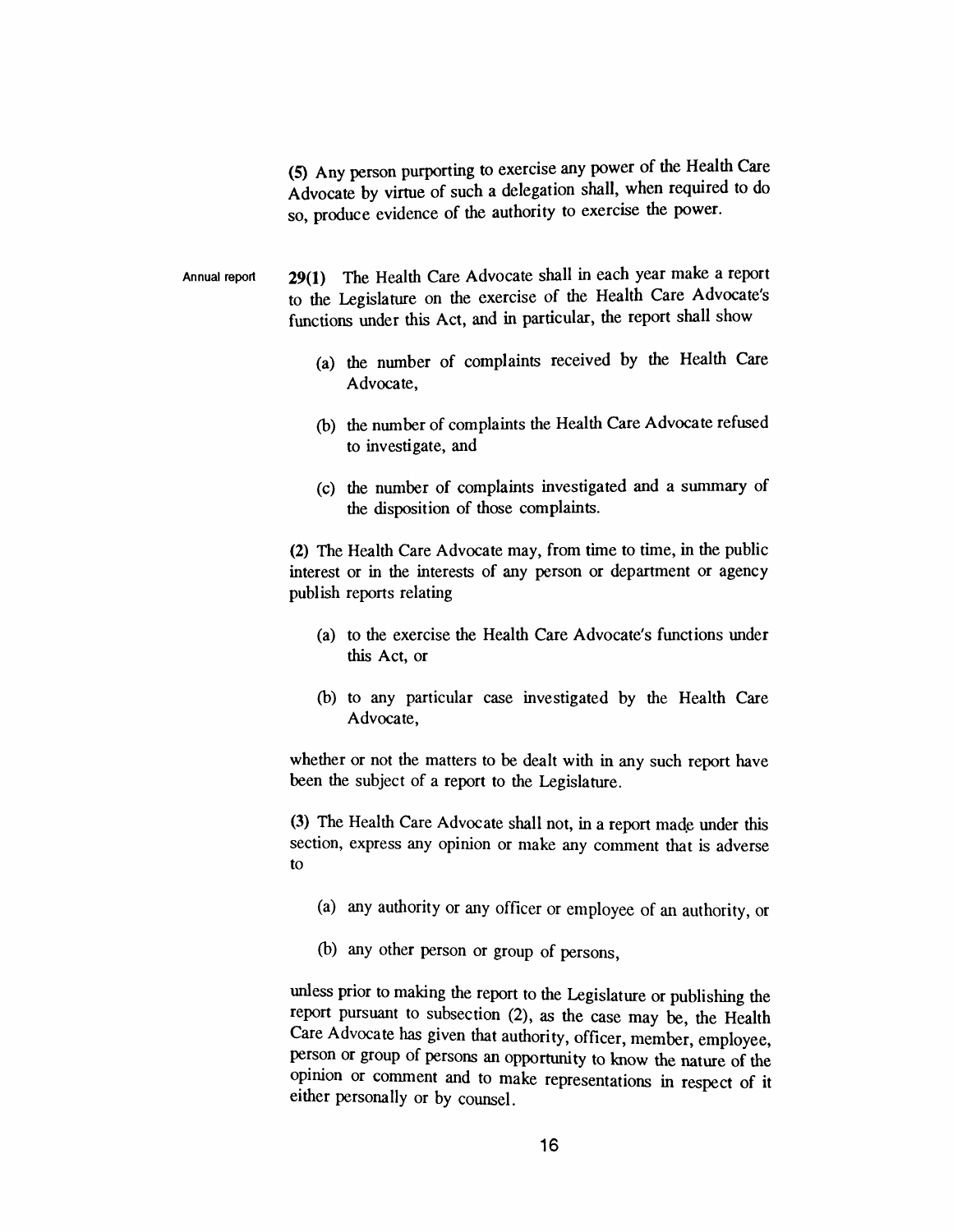*Rules for guidance*

*30 The Legislative Assembly may,*

- *(a) of its own volition, or*
- *(b) on the recommendation of the Select Standing Committee,*

*make rules relating to the exercise of the Health Care Advocate's functions and duties.*

*Storage of and access to files 31(1) The Health Care Advocate may place any file relating to a complaint made to or an investigation made by the Health Care Advocate in the Provincial Archives of Alberta at any time after 2 years have elapsed from the date on which the file was closed.*

- *(2) After 6 years have elapsed from the date on which it is closed*
	- *(a) a file relating to a complaint for which the Health Care Advocate declined to accept jurisdiction may be destroyed, and*
	- *(b) any other file made by the Health Care Advocate relating to a complaint or investigation under this Act may, after it is microfilmed, be destroyed and the microfilm stored in the Provincial Archives.*

*(3) No person, other than the Health Care Advocate and the staff of the Office of the Health Care Advocate, shall have access to the information contained in a file or a microfilm of a file stored in the Provincial Archives under this section.*

*Records management 32 On the recommendation of the Health Care Advocate, the Select Standing Committee may, subject to section 31, make an order*

- *(a) respecting the management of records in the custody or under the control of the Office of the Health Care Advocate, including their creation, handling, control, organization, retention, maintenance, security, preservation, disposition, alienation and destruction and their transfer to the Provincial Archives of Alberta;*
- *(b) establishing or governing the establishment of programs for*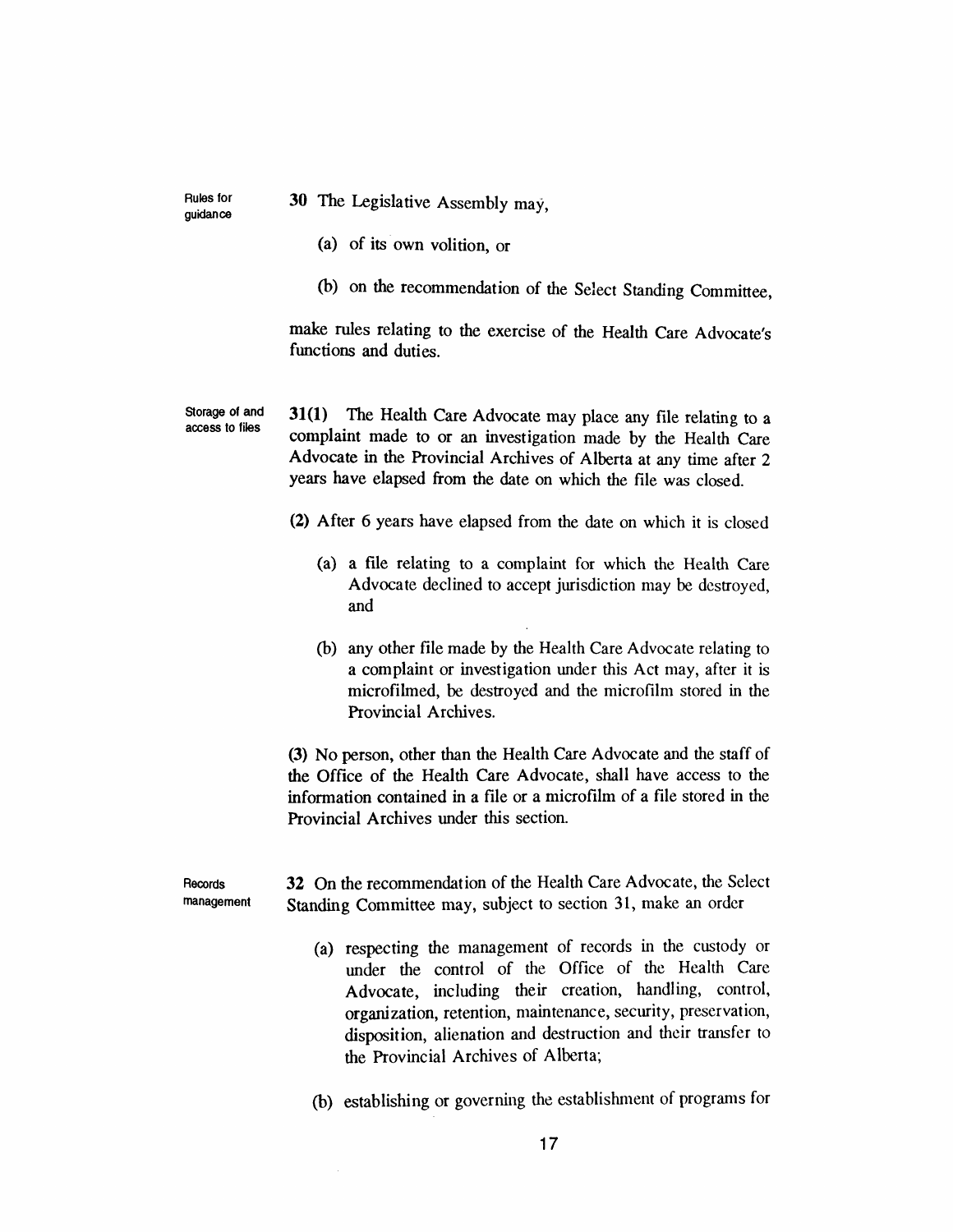*any matter referred to in clause (a);*

- *(c) defining and classifying records;*
- *(d) respecting the records or classes of records to which the order or any provision of it applies.*

*Offences and 33 Any person who,*

- *penalties (a) without lawful justification or excuse, wilfully obstructs, hinders or resists the Health Care Advocate or any other person in the exercise of his powers under this Act, (b) without lawful justification or excuse, refuses or wilfully fails to comply with any lawful requirement of the Health Care Advocate or any other person under this Act, or (c) wilfully makes a false statement to or misleads or attempts to mislead the Health Care Advocate or any other person in the exercise of his powers under this Act, is guilty of an offence and is liable to a fine of not more than \$1000 and in default of payment to imprisonment for a term not exceeding 3 months. Other laws 34 The provisions of this Act are in addition to the provisions of any other Act or any rule of law under which (a) any remedy or right of appeal or objection is provided for any person, or (b) any procedure is provided for the inquiry into or investigation of any matter, and nothing in this Act limits or affects any such remedy or right of appeal or objection or procedure. Role of Ombudsman 35 The Ombudsman may not investigate any matter that the Health Care Advocate has the power to investigate or review under this Act, unless the Health Care Advocate agrees.*
	- *Regulation 36 The Lieutenant Governor in Council may make a regulation*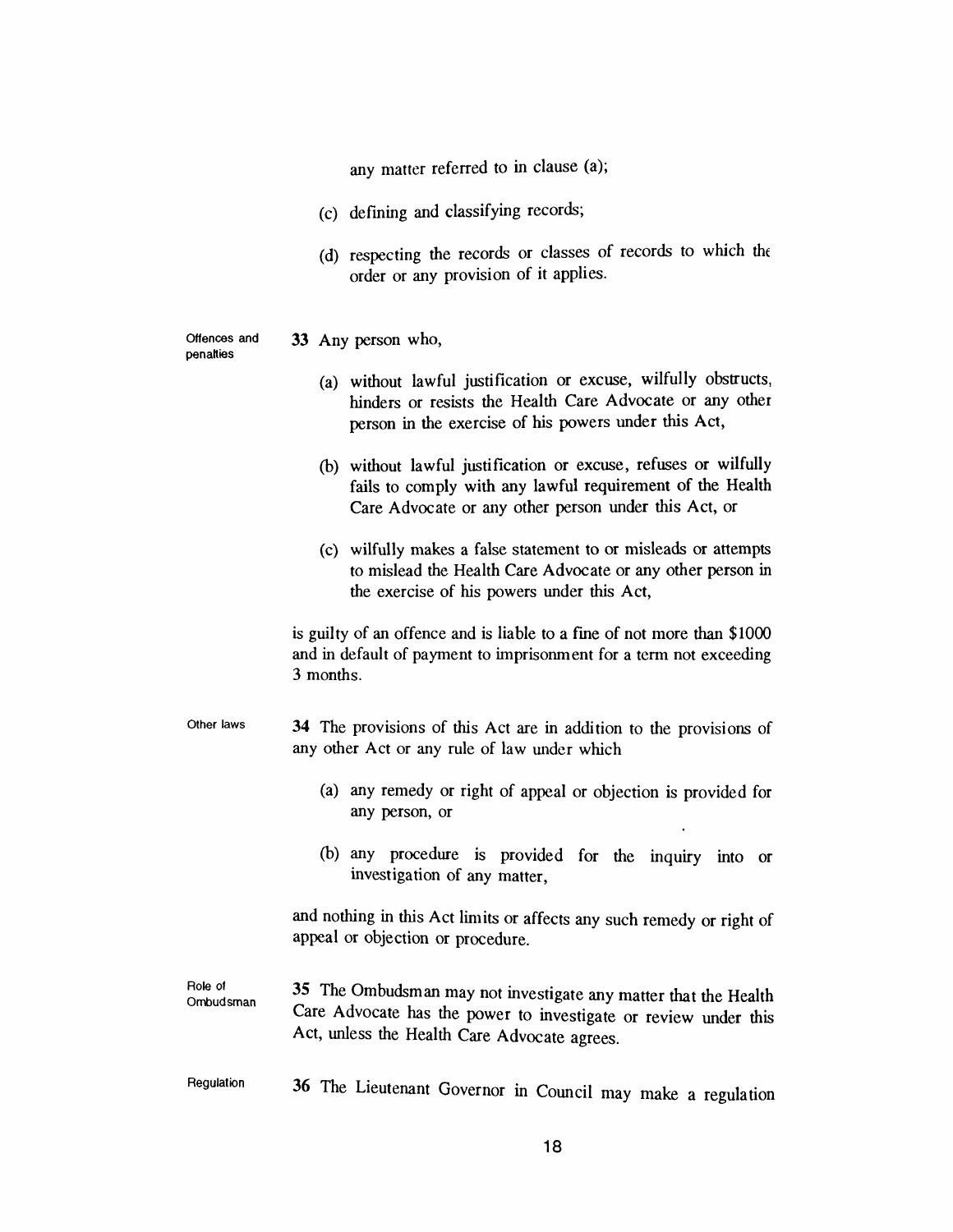*designating boards, commissions, corporations, offices or other bodies as authorities.*

*Act binds Crown 37 This Act binds the Crown.*

#### *PART 3*

## *CONSEQUENTIAL AND COMMENCEMENT*

| <b>Amends RSA</b><br>1980 cA-49 | <b>38</b> The Auditor General Act is amended in section $I(c)$ by striking<br>out "and" at the end of subclause (iv), by adding "and" at the end<br>of subclause (v) and by adding the following after subclause $(v)$ :<br>(vi)<br>the Health Care Advocate and the staff of the Office of<br>the Health Care Advocate.                                                                                                                                                                 |
|---------------------------------|------------------------------------------------------------------------------------------------------------------------------------------------------------------------------------------------------------------------------------------------------------------------------------------------------------------------------------------------------------------------------------------------------------------------------------------------------------------------------------------|
| Amends SA<br>1988 cC-22.1       | <b>39</b> The Conflicts of Interest Act is amended in Part 2 of the<br>Schedule by adding the following:<br>"6. The Health Care Advocate".                                                                                                                                                                                                                                                                                                                                               |
| <b>Amends RSA</b><br>1980 cF-9  | <b>40</b> The Financial Administration Act is amended<br>(a) in section $I(1)(c)$ by striking out "and" at the end of<br>subclause (viii), by adding "and" at the end of subclause<br>$(ix)$ and by adding the following after subclause $(ix)$ :<br>the Office of the Health Care Advocate;<br>(x)<br>(b) in section $I(1)(q)$ by striking out "or" at the end of<br>subclause (vi), by adding "or" at the end of subclause (vii)<br>and by adding the following after subclause (vii): |

*(viii) the Health Care Advocate;*

*(c) in section 33(1)*

*(i) in clause (b) by striking out "and" at the end of subclause (v), by adding "and" at the end of subclause (vi) and by adding the following after*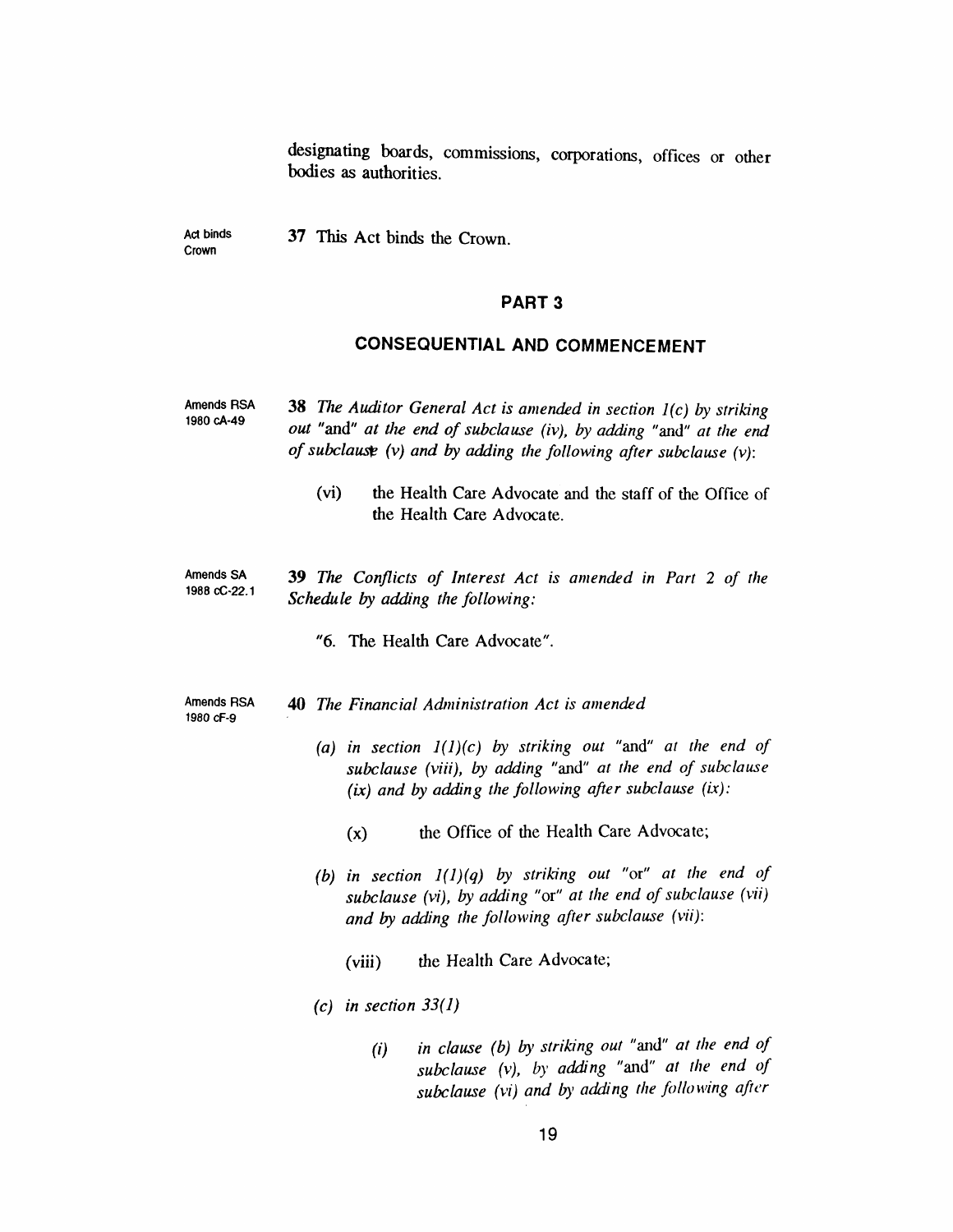*subclause (vi):*

- *(vii) the Office of the Health Care Advocate;*
	- *(ii) in clause (c) by striking out "and" at the end of subclause (v), by adding "and" at the end of subclause (vi) and by adding the following after subclause (vi):*
- *(vii) the Health Care Advocate with respect to the Office of the Health Care Advocate;*
	- *(iii) in clause (d) by striking out "and" at the end of subclause (v), by adding "and" at the end of subclause (vi) and by adding the following after subclause (vi):*
- *(vii) the Health Care Advocate with respect to the Office of the Health Care Advocate;*
- *(d) in section 76(10)(a)(ii) by striking out "and the Office of the Ethics Commissioner;" and substituting ", the Office of the Ethics Commissioner and the Office of the Health Care Advocate;"*

#### *Amends SA 1994 cF-18.5 41 The Freedom of Information and Protection of Privacy Act is amended*

- *(a) in section 1(1)(m) by striking "or the Information and Privacy Commissioner" and substituting ", the Information and Privacy Commissioner or the Health Care Advocate;"*
- *(b) in section 1(1)(p) by striking "or the Information and Privacy Commissioner" and substituting ", the Information and Privacy Commissioner or the Health Care Advocate;"*
- *Amends SA 1994 cG-8.5 42 The Government Organization Act is amended in section 14(1)(e) of Schedule 12 by striking out "and the Information and Privacy Commissioner," and substituting ", the Information and Privacy Commissioner and the Health Care Advocate,"*